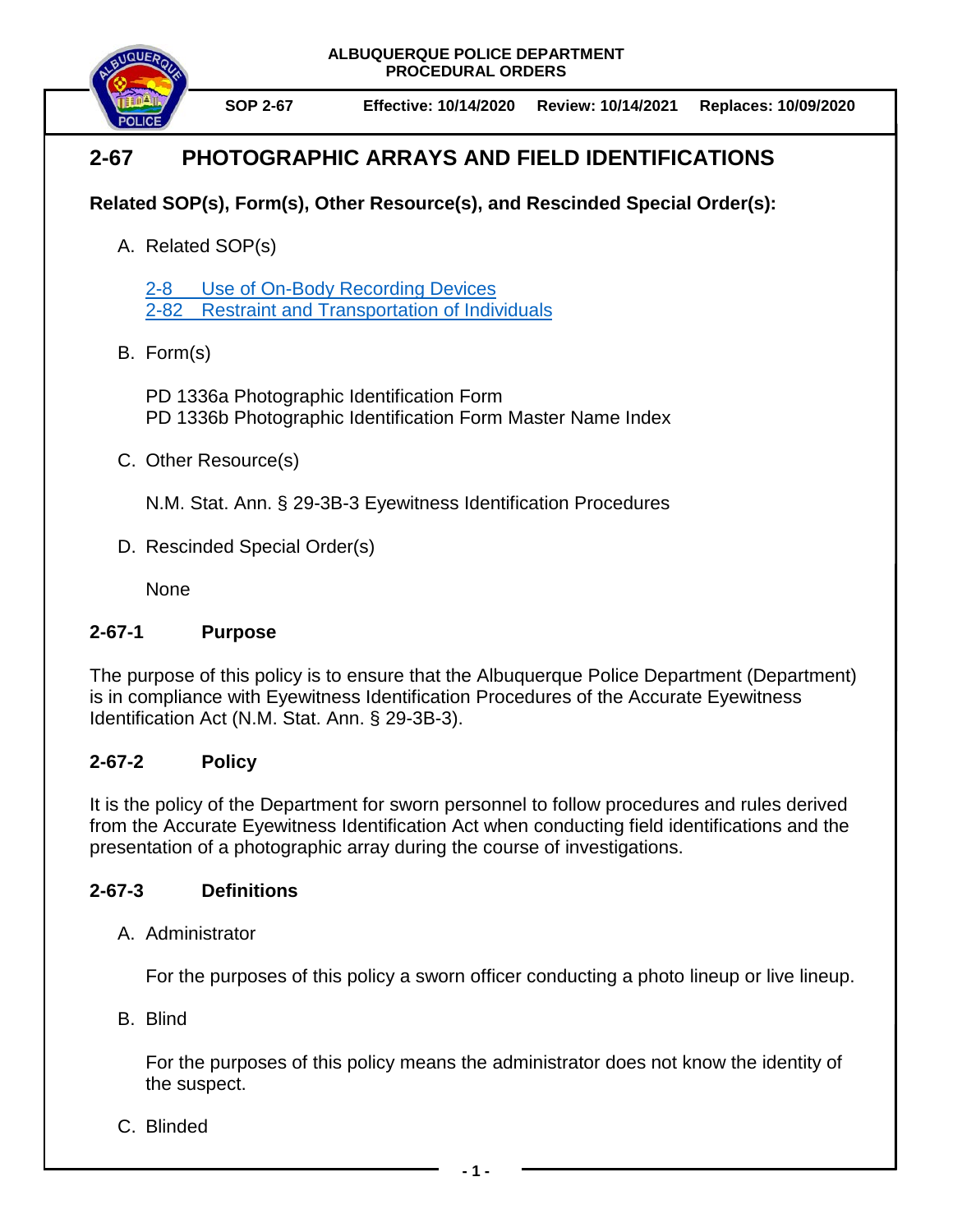



For the purposes of this policy means the administrator may know who the suspect is but does not know which lineup member is being viewed by the eyewitness.

D. Eyewitness

A person who observes another person at or near the scene of an offense.

E. Filler

Either a person or a photograph of a person who is not suspected of an offense and is included in an identification procedure.

F. Folder Shuffle

A photographic array method that involves placing photographs in individual folders, shuffling their order, and allowing the witness to open each folder in such a way that the officer cannot see which photograph the witness is viewing. A witness should only look at one folder/photograph at a time.

G. Live Lineup

An identification procedure in which a group of persons, including the suspected perpetrator of an offense and other persons not suspected of the offense, is displayed to an eyewitness for the purpose of determining whether the eyewitness identifies the suspect as the perpetrator.

H. Photo Lineup/Photographic Array

An identification procedure in which an array of photographs, including a photograph of the suspected perpetrator of an offense and additional photographs of other persons not suspected of the offense, is displayed to an eyewitness either in hard copy form or via computer for the purpose of determining whether the eyewitness identifies the suspect as the perpetrator; for the Department, this is commonly referred to as a "photographic array".

I. Showup/Field Identification

For the purposes of this policy an identification procedure in which an eyewitness is presented with a single suspect for the purpose of determining whether the eyewitness identifies this individual as the perpetrator; for the Albuquerque Police Department, this is commonly referred to as a "field identification".

J. Suspect

A person believed by law enforcement to be the possible perpetrator of the crime.

**7 2-67-4 Procedures and Rules**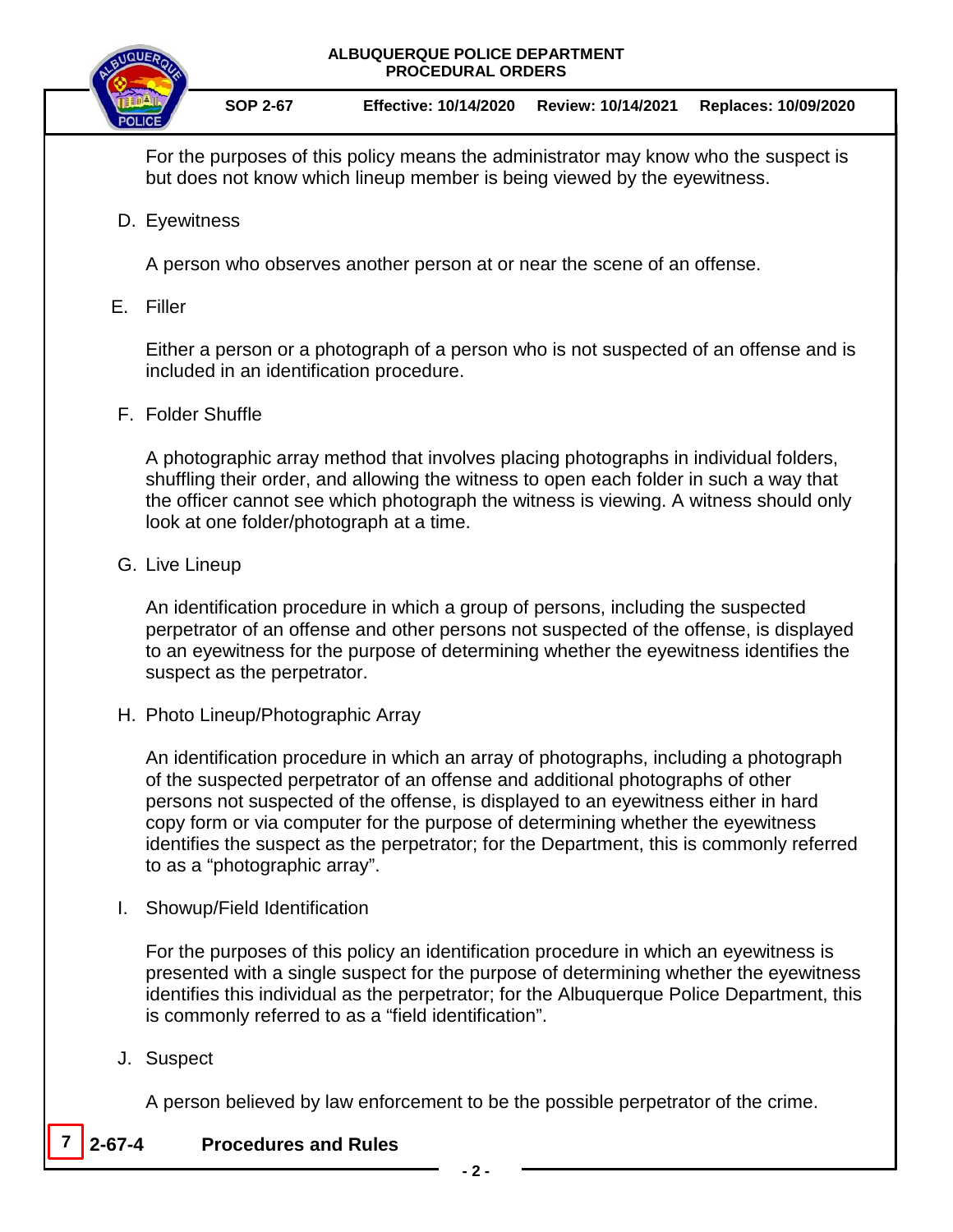

**SOP 2-67 Effective: 10/14/2020 Review: 10/14/2021 Replaces: 10/09/2020**

- A. The administrator for a photo lineup/photographic array or live lineup shall:
	- 1. Be blind or blinded when performing the live lineup or photo lineup/photographic array. A blind administrator is the preferred method and a blinded administrator should only be used if finding a blind administrator is not feasible;
	- 2. Provide the eyewitness with instructions that minimize the likelihood of an inaccurate identification, including that the perpetrator may or may not be in the identification procedure and that the investigation shall continue regardless of whether an identification is made. The administrator shall use the Photographic Identification Form and the Photographic Identification Form Master Name Index when administering a photo lineup/photographic array;
	- 3. Ensure, when practicable, that a photograph of the suspect used in a photo lineup/photographic array is contemporary and resembles the suspect's appearance at the time of the offense;
	- 4. Present separate photo lineups/photographic arrays and live lineups when there are multiple eyewitnesses, ensuring that the same suspect is placed in a different position for each identification procedure;
	- 5. Use the folder shuffle method;
		- a. The administrator shall only provide the witness with one folder/photograph at a time.
	- 6. Compose the lineup so that the fillers generally resemble the eyewitness's description of the perpetrator so that the suspect does not unduly stand out from the fillers;
	- 7. Use at least four fillers in a live lineup and at least five fillers in a photo lineup/photographic array;
	- 8. In the rare instances where a live line up is conducted:
		- a. Not illegally detain any individual without reasonable suspicion to believe the individual(s) has been, is, or is about to engage in criminal activity.
		- b. Not conduct a live line up involving more than one individual prior to briefing an on-duty supervisor of the circumstances necessitating the use of live lineup and must have the approval of a supervisor to conduct a live line up.
		- c. If the suspect has already been charged with a crime, the suspect has a right to the presence of legal counsel during a live line up.
	- 9. Present lineup members one at a time;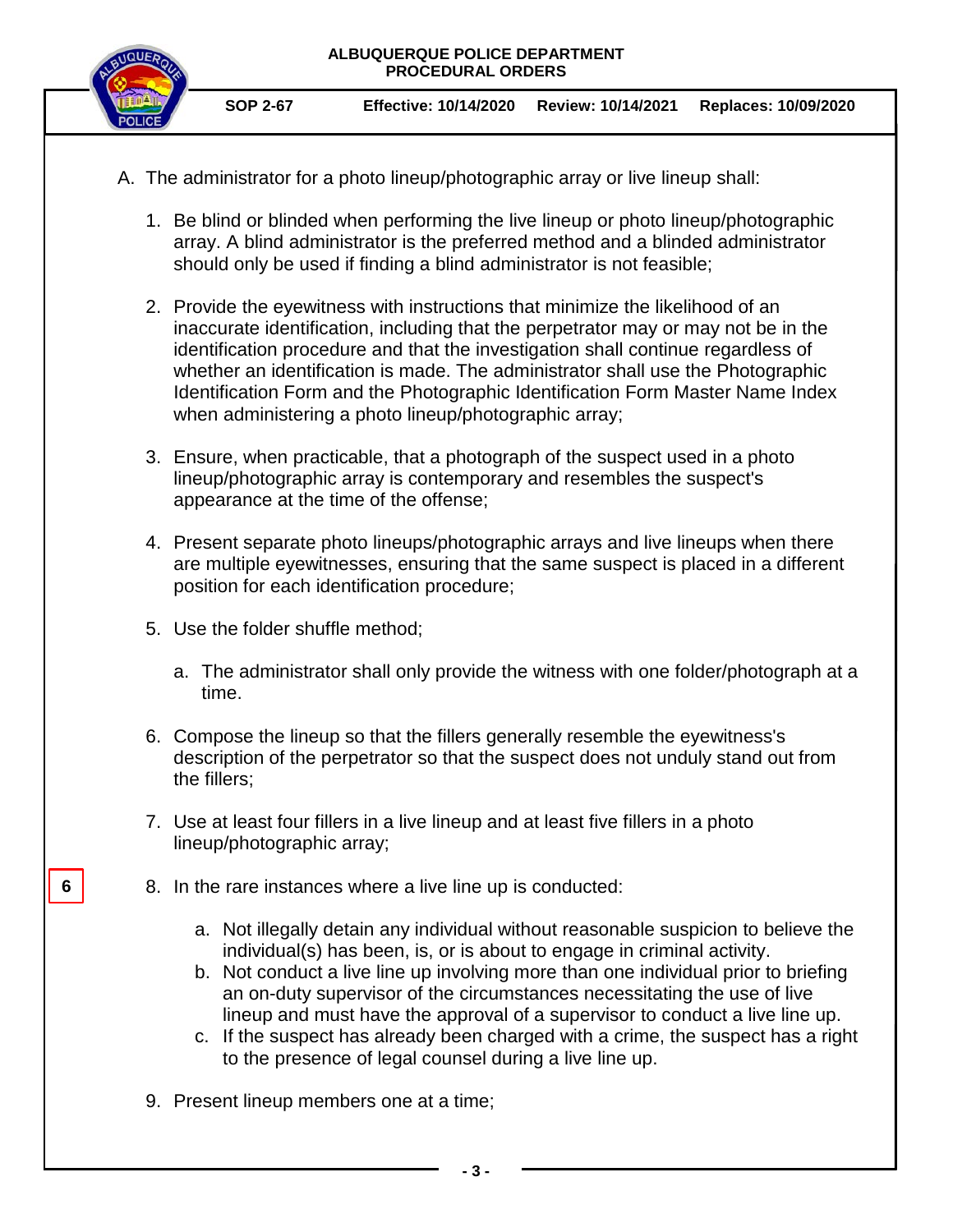

**6**

**SOP 2-67 Effective: 10/14/2020 Review: 10/14/2021 Replaces: 10/09/2020**

- 10.Document in their offense incident and/or supplemental narrative report a description of the suspect provided by the eyewitness, including a description of the circumstances under which the suspect was seen by the eyewitness, the time of day, the length of time the suspect was seen, the perceived or actual distance from the eyewitness to the suspect, and the lighting conditions; and
- 11.Seek and document in their offense/incident report a clear statement from the eyewitness at the time of the identification and in the eyewitness's own words as to the eyewitness's confidence level that the person identified is the person who committed the crime.
- B. Exceptions to the Administration of Photo Lineup/Photographic Array
	- 1. Photo lineups/photographic arrays are not appropriate in circumstances including, but not limited to:
		- a. A suspect is personally known to the victim or witness(es);
		- b. A suspect has been arrested at the scene of a crime and in the presence of the victim or witness(es); and
		- c. The victim or witness(es) have apprehended the suspect.
- C. For showup/field identifications, the administrator shall:
	- 1. Only conduct a showup/field identification when the immediate display of a suspect to an eyewitness is necessary. Administrators are permitted to utilize a showup/field identification if they feel it will strengthen probable cause for arrest and/or be beneficial to a successful prosecution. Showups/field identifications shall not be used if independent probable cause exists to arrest a suspect and eyewitnesses can later identify the suspect through a photo lineup/array;
	- 2. Administer the showup/field identification procedure close in time, or in a reasonable amount of time, to the commission of the crime;
	- 3. Transport the eyewitness to a neutral, non-law enforcement location where the detained suspect is being held;
	- 4. Remove the suspect from the law enforcement vehicle where applicable; and
	- 5. If the suspect is handcuffed they shall be presented, if practicable, so that the handcuffs are not visible to the witness.
- D. For documenting and preserving documentation, the administrator shall:
	- 1. Video record the entirety of the photo lineup/photographic array, live lineup, and where practicable, the showup/field identification procedure, consistent with SOP Use of On-Body Recording Devices;